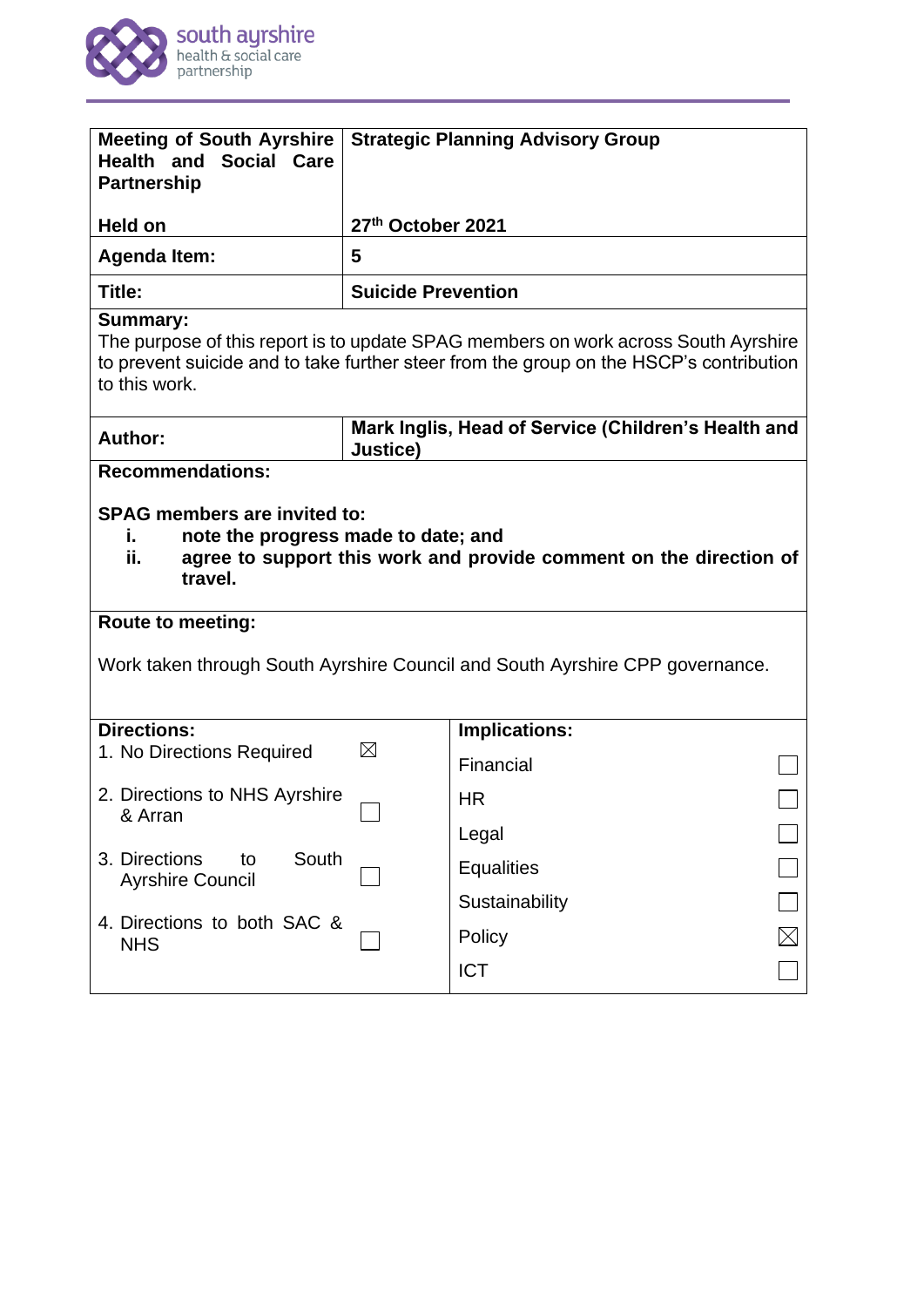

# **SUICIDE PREVENTION**

# **1. PURPOSE**

1.1 To inform the SPAG of the proposal to establish a South Ayrshire Suicide Prevention Oversight Group and seek views on the Terms of Reference and governance arrangements

# **2. RECOMMENDATION**

### **SPAG members are invited to:**

- **i. note the progress made to date; and**
- **ii. agree to support this work and comment on the direction of travel.**

### **3. BACKGROUND**

3.1 Locally within Ayrshire and Arran there has been significant work undertaken in this area in terms of developing potential responses to key parts of Every Life Matters strategy and from the National Suicide Prevention Leadership Group's (NSPLG) 2019 report.

Pan Ayrshire Choose life Suicide Prevention group, has recently been re-launched and will be chaired by Lynne McNiven, Director of Public Health. This group has developed a programme of work has been reviewed with key links reinforced to the National Suicide prevention leadership group.

3.2 Suicide prevention remains a primary area of activity and concern in South Ayrshire and continues with the new United to Prevent Suicide campaign launched on 10th September 2020.

### **4. PROPOSALS**

- 4.1 Recent Information shows that nationally suicides are rising, after a long period of downward trends. There is now a need for a coordinated South Ayrshire response to Suicide prevention locally, working along with the Pan Ayrshire Suicide Strategic Group, and within the national suicide framework.
- 4.2.1 It is apparent that there is a significant amount of energy and work in Ayrshire and Arran as well South Ayrshire in particular, around the Suicide Prevention agenda.
- 4.2.2 It is proposed that there will be the creation of the Suicide Prevention Oversight Group in South Ayrshire (SA-SPOG). The purpose of the group would be to coordinate South Ayrshire's collaborative response to Suicide prevention through training, the use of data, through media and communication and through response to local and national research and campaigns.